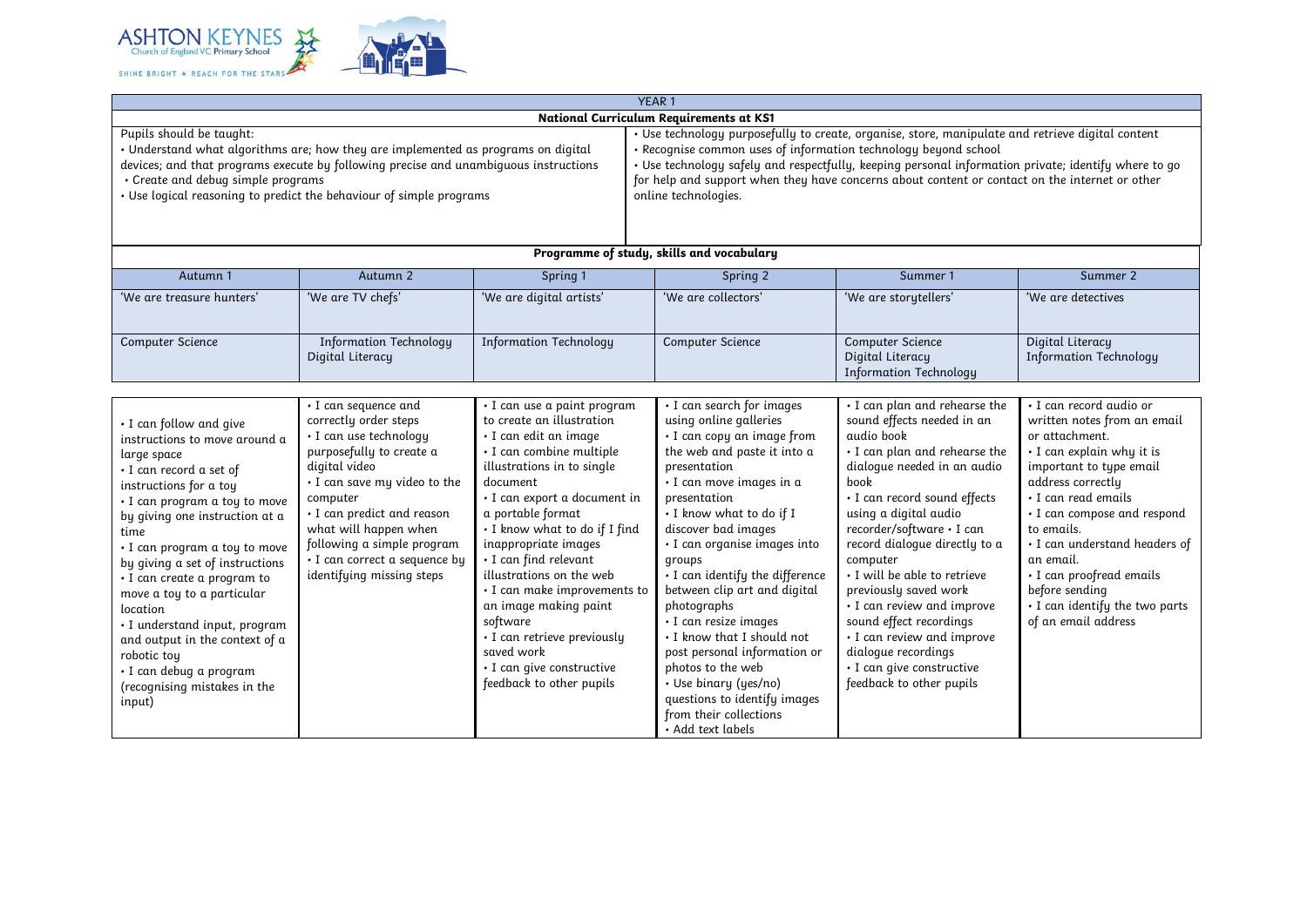| YEAR <sub>2</sub>                                                         |                                                                                           |  |  |  |
|---------------------------------------------------------------------------|-------------------------------------------------------------------------------------------|--|--|--|
| National Curriculum Requirements at KS1                                   |                                                                                           |  |  |  |
| Pupils should be taught:                                                  | · Use technology purposefully to create, organise, store, manipulate and retrieve digital |  |  |  |
| . Understand what algorithms are; how they are implemented as programs on | content                                                                                   |  |  |  |
| digital devices; and that programs execute by following precise and       | . Recognise common uses of information technology beyond school                           |  |  |  |
| unambiquous instructions                                                  | · Use technology safely and respectfully, keeping personal information private; identify  |  |  |  |
| • Create and debug simple programs                                        | where to go for help and support when they have concerns about content or contact on      |  |  |  |
| . Use logical reasoning to predict the behaviour of simple programs       | the internet or other online technologies.                                                |  |  |  |
|                                                                           |                                                                                           |  |  |  |

| Programme of study, skills and vocabulary                                                                                                                                                                                                                                                                                                                                                                                                                                                                       |                                                                                                                                                                                                                                                                                                                                                                                                                                                                                                                  |                                                                                                                                                                                                                                                                                                                                                                                                                                                                                                              |                                                                                                                                                                                                                                                                                                                                                                                                                                                  |                                                                                                                                                                                                                                                                                                                                                                                                                                                                                                                                            |                                                                                                                                                                                                                                                                                                                                                                                                                                                                                                                                                                                                               |  |
|-----------------------------------------------------------------------------------------------------------------------------------------------------------------------------------------------------------------------------------------------------------------------------------------------------------------------------------------------------------------------------------------------------------------------------------------------------------------------------------------------------------------|------------------------------------------------------------------------------------------------------------------------------------------------------------------------------------------------------------------------------------------------------------------------------------------------------------------------------------------------------------------------------------------------------------------------------------------------------------------------------------------------------------------|--------------------------------------------------------------------------------------------------------------------------------------------------------------------------------------------------------------------------------------------------------------------------------------------------------------------------------------------------------------------------------------------------------------------------------------------------------------------------------------------------------------|--------------------------------------------------------------------------------------------------------------------------------------------------------------------------------------------------------------------------------------------------------------------------------------------------------------------------------------------------------------------------------------------------------------------------------------------------|--------------------------------------------------------------------------------------------------------------------------------------------------------------------------------------------------------------------------------------------------------------------------------------------------------------------------------------------------------------------------------------------------------------------------------------------------------------------------------------------------------------------------------------------|---------------------------------------------------------------------------------------------------------------------------------------------------------------------------------------------------------------------------------------------------------------------------------------------------------------------------------------------------------------------------------------------------------------------------------------------------------------------------------------------------------------------------------------------------------------------------------------------------------------|--|
| Autumn 1                                                                                                                                                                                                                                                                                                                                                                                                                                                                                                        | Autumn <sub>2</sub>                                                                                                                                                                                                                                                                                                                                                                                                                                                                                              | Spring 1                                                                                                                                                                                                                                                                                                                                                                                                                                                                                                     | Spring 2                                                                                                                                                                                                                                                                                                                                                                                                                                         | Summer 1                                                                                                                                                                                                                                                                                                                                                                                                                                                                                                                                   | Summer 2                                                                                                                                                                                                                                                                                                                                                                                                                                                                                                                                                                                                      |  |
| We are astronauts                                                                                                                                                                                                                                                                                                                                                                                                                                                                                               | We are game testers                                                                                                                                                                                                                                                                                                                                                                                                                                                                                              | We are photographers                                                                                                                                                                                                                                                                                                                                                                                                                                                                                         | We are safe researchers                                                                                                                                                                                                                                                                                                                                                                                                                          | We are animators                                                                                                                                                                                                                                                                                                                                                                                                                                                                                                                           | We are zoologists                                                                                                                                                                                                                                                                                                                                                                                                                                                                                                                                                                                             |  |
| Programming                                                                                                                                                                                                                                                                                                                                                                                                                                                                                                     | Computational                                                                                                                                                                                                                                                                                                                                                                                                                                                                                                    | Thinking Creativity                                                                                                                                                                                                                                                                                                                                                                                                                                                                                          | <b>Computer Networks</b>                                                                                                                                                                                                                                                                                                                                                                                                                         | Communication and<br>Collaboration                                                                                                                                                                                                                                                                                                                                                                                                                                                                                                         | Productivity                                                                                                                                                                                                                                                                                                                                                                                                                                                                                                                                                                                                  |  |
| · I can plan an algorithm<br>(set of instructions) to<br>move a spaceship from<br>Earth to the Moon. (From<br>one place to another)<br>· I can extend my planning<br>and add an additional<br>algorithm to move to<br>another destination.<br>$\cdot$ I can implement<br>algorithms on Bee Bots . I<br>can implement algorithms<br>as programs on a screen<br>sprite using simple blocks<br>without parameters.<br>· I can debug programs.<br>· I can use logical<br>reasoning to predict what<br>might happen. | . I can understand that<br>computer games are<br>made up of precise<br>instructions for the<br>computer to follow.<br>. I can understand that<br>computer programmers<br>will have to implement<br>many algorithms<br>(instructions) to making<br>a computer game.<br>· I can use logical<br>reasoning to make<br>predictions about what<br>happens next.<br>· I can suggest ways in<br>which simple computer<br>games could be<br>improved.<br>• I can notice common<br>features in several game<br>algorithms. | · I can take photos using<br>a digital camera, tablet or<br>smart phone.<br>· I can review and reject<br>photos. (preview and<br>delete)<br>• I can add titles and<br>stars to digital photos.<br>· I can apply adjustments<br>and effects to digital<br>photos.<br>· I can select a favourite<br>photo and share this in a<br>shared folder/portfolio.<br>• I can comment on<br>photos I am concerned<br>about.<br>· I can take focused, sharp<br>photos.<br>• I can crop and<br>straighten digital photos. | · I can add questions to a<br>mind map<br>· I can add information<br>from independent research<br>to a mind map.<br>· I can locate information<br>from one or more relevant<br>websites.<br>• I can search for<br>information on a small<br>number of sites using a<br>custom search engine. • I<br>can create a short<br>presentation summarizing<br>my findings to an<br>audience.<br>· I can add appropriate<br>images to my<br>presentation. | ·I can create an algorithm<br>for an animated scene in<br>the form of a storyboard.<br>.I can break the scene<br>down into small sections<br>of action and dialoque.<br>·I can write a program in<br>Scratch to create the<br>animation.<br>·I can put the blocks of<br>Scratch script into order.<br>I can correct mistakes in<br>my animation programs<br>·I can create my own<br>sound and graphics for<br>the sprites and the<br>backdrop<br>·I can explain the<br>connection between my<br>storyboard and the scene<br>I am animating | · I can take digital<br>photographs of bugs.<br>· I can import photos to a<br>computer or onto the<br>shared network.<br>• I can create a chart to<br>show the data I collected.<br>• I can explore Google<br>maps, or Google Earth to<br>find a familiar location.<br>· I can create a<br>presentation resource<br>summarizing my data. . I<br>can use classification keys<br>to identify an animal or<br>object from questions<br>about their<br>properties/looks.<br>. I can edit and enhance<br>photographs, including<br>cropping.<br>· I can add titles and<br>relevant labels to photos<br>and charts. |  |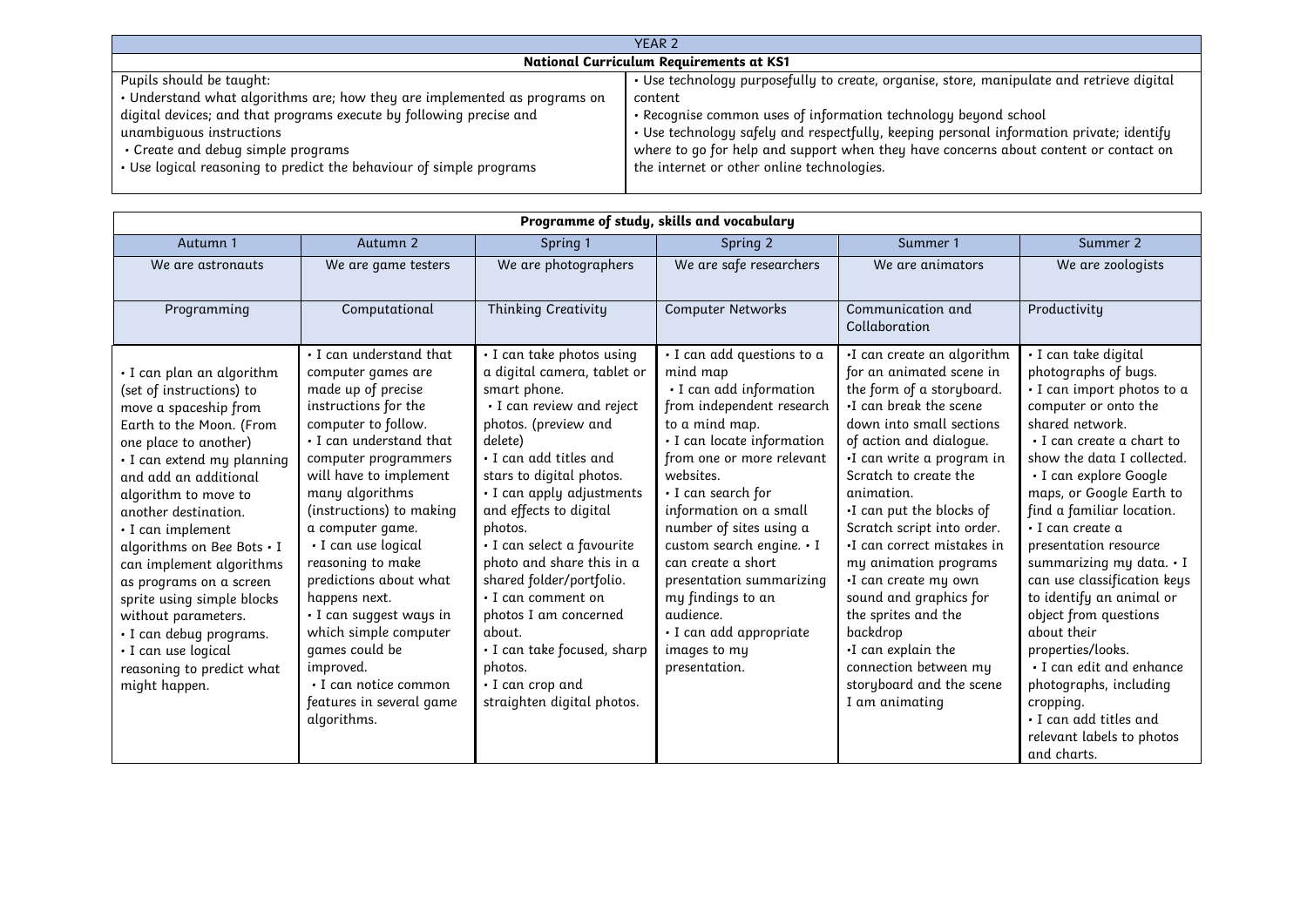| YEAR <sub>3</sub>                                                                            |                                                                                                           |  |  |  |  |  |
|----------------------------------------------------------------------------------------------|-----------------------------------------------------------------------------------------------------------|--|--|--|--|--|
|                                                                                              | <b>National Curriculum Requirements at KS2</b>                                                            |  |  |  |  |  |
| . Design, write and debug programs that accomplish specific goals, including controlling or  | Use search technologies effectively, appreciate how results are selected and ranked, and be               |  |  |  |  |  |
| simulating physical systems; solve problems by decomposing them into smaller parts           | discerning in evaluating digital content                                                                  |  |  |  |  |  |
| • Use sequence, selection, and repetition in programs; work with variables and various forms | $\cdot$ Select, use and combine a variety of software (including internet services) on a range of digital |  |  |  |  |  |
| of input and output                                                                          | devices to design and create a range of programs, systems and content that accomplish given goals,        |  |  |  |  |  |
| . Use logical reasoning to explain how some simple algorithms work and to detect and         | including collecting, analysing, evaluating and presenting data and information                           |  |  |  |  |  |
| correct errors in algorithms and programs                                                    | · Use technology safely, respectfully and responsibly; recognise acceptable/unacceptable behaviour;       |  |  |  |  |  |
| • Understand computer networks including the internet; how they can provide multiple         | identify a range of ways to report concerns about content and contact                                     |  |  |  |  |  |
| services, such as the world wide web; and the opportunities they offer for communication     |                                                                                                           |  |  |  |  |  |
| and collaboration                                                                            |                                                                                                           |  |  |  |  |  |

| Programme of study, skills and vocabulary                                                                                                                                                                                                                                                                                                                                                                                                                                                                                                                                                                                                                    |                                                                                                                                                                                                                                                                                                                                                   |                                                                                                                                                                                                                                                                                                                                                                                     |                                                                                                                                                                                                                                                                                                                                                                                                                   |                                                                                                                                                                                                                                                                                                                                                                                                                                    |                                                                                                                                                                                                                                                                                                                                                                                                                                                                           |  |
|--------------------------------------------------------------------------------------------------------------------------------------------------------------------------------------------------------------------------------------------------------------------------------------------------------------------------------------------------------------------------------------------------------------------------------------------------------------------------------------------------------------------------------------------------------------------------------------------------------------------------------------------------------------|---------------------------------------------------------------------------------------------------------------------------------------------------------------------------------------------------------------------------------------------------------------------------------------------------------------------------------------------------|-------------------------------------------------------------------------------------------------------------------------------------------------------------------------------------------------------------------------------------------------------------------------------------------------------------------------------------------------------------------------------------|-------------------------------------------------------------------------------------------------------------------------------------------------------------------------------------------------------------------------------------------------------------------------------------------------------------------------------------------------------------------------------------------------------------------|------------------------------------------------------------------------------------------------------------------------------------------------------------------------------------------------------------------------------------------------------------------------------------------------------------------------------------------------------------------------------------------------------------------------------------|---------------------------------------------------------------------------------------------------------------------------------------------------------------------------------------------------------------------------------------------------------------------------------------------------------------------------------------------------------------------------------------------------------------------------------------------------------------------------|--|
| Autumn 1                                                                                                                                                                                                                                                                                                                                                                                                                                                                                                                                                                                                                                                     | Autumn 2                                                                                                                                                                                                                                                                                                                                          | Spring 1                                                                                                                                                                                                                                                                                                                                                                            | Spring 2                                                                                                                                                                                                                                                                                                                                                                                                          | Summer 1                                                                                                                                                                                                                                                                                                                                                                                                                           | Summer 2                                                                                                                                                                                                                                                                                                                                                                                                                                                                  |  |
| 'We are programmers'                                                                                                                                                                                                                                                                                                                                                                                                                                                                                                                                                                                                                                         | 'We are bug fixers'                                                                                                                                                                                                                                                                                                                               | 'We are presenters'                                                                                                                                                                                                                                                                                                                                                                 | 'We are who we are'                                                                                                                                                                                                                                                                                                                                                                                               | 'We are co-authors''                                                                                                                                                                                                                                                                                                                                                                                                               | 'We are opinion pollsters'                                                                                                                                                                                                                                                                                                                                                                                                                                                |  |
| <b>Information Technology</b>                                                                                                                                                                                                                                                                                                                                                                                                                                                                                                                                                                                                                                | <b>Information Technology</b>                                                                                                                                                                                                                                                                                                                     | <b>Information Technology</b>                                                                                                                                                                                                                                                                                                                                                       | <b>Computer Science</b>                                                                                                                                                                                                                                                                                                                                                                                           | <b>Computer Science</b><br>Digital Literacy<br><b>Information Technology</b>                                                                                                                                                                                                                                                                                                                                                       | Digital Literacy<br><b>Information Technology</b>                                                                                                                                                                                                                                                                                                                                                                                                                         |  |
| • I can create an algorithm for<br>an animated scene in the form<br>of a storyboard.<br>. I can break the scene down<br>into small sections of action<br>and dialoque.<br>· I can write a program in<br>scratch to create the<br>animation.<br>. I can put the blocks of my<br>scratch script into order.<br>· I can correct mistakes in my<br>animation program (debug)<br>· I can create my own sound<br>and graphics for the sprites<br>and backdrops.<br>• I can explain the connection<br>between my storyboard and<br>the scene I have animated.<br>I can use the repeat block to<br>switch between costumes to<br>create the illusion of<br>movement. | • I can correct errors in<br>loops.<br>$\cdot$ I can improve the<br>performance of the circle-<br>drawing program · I can<br>input dialogue in a sequence<br>• I can experiment with the<br>speed variable.<br>· I can begin to explain how<br>a program works using my<br>knowledge of programming.<br>· I can make improvements<br>to programs. | · I can operate a simple video<br>camera correctly<br>· I can record useable footage<br>. I can import and edit video<br>footage to a computer<br>I can record an audio<br>commentary for my footage.<br>· I can anaylse existing<br>sports coverage to learn how<br>this is shot.<br>. I can export the movie in a<br>standard format.<br>• I can critically review my<br>footage. | $\cdot$ I can create a presentation<br>$\cdot$ I can create a narration in<br>a presentation<br>• I understand what is meant<br>by personal information.<br>• I can plan the structure of<br>a presentation<br>• I can create a presentation<br>with a planned structure<br>$\cdot$ I can add narration to a<br>presentation<br>· I can distinguish between<br>degrees of trust in sharing<br>content with others | • I can find and read an<br>article on Wikipedia<br>$\cdot$ I can create content for a<br>wiki<br>· I can edit my own content<br>· I can edit a HTML for a web<br>page<br>• I can identify the sources<br>used in my independent<br>research • I can work with<br>others to plan a project . I<br>can evaluate an article for its<br>trustworthiness<br>. I can edit others' content<br>$\cdot$ I can edit content on<br>Wikipedia | . I can collect data via the<br>internet<br>· I can use Google Forms (Or<br>another like Excel) to collect<br>data.<br>· I can use Google slides<br>(Powerpoint) to present my<br>results.<br>• I can explain how the web<br>has allowed me to work<br>collaboratively on a number<br>of different documents.<br>· I can critique survey forms<br>and presentations. • I can<br>move information between<br>different applications.<br>· I can analyse data<br>collected. |  |

## *Programme of study, skills and vocabulary*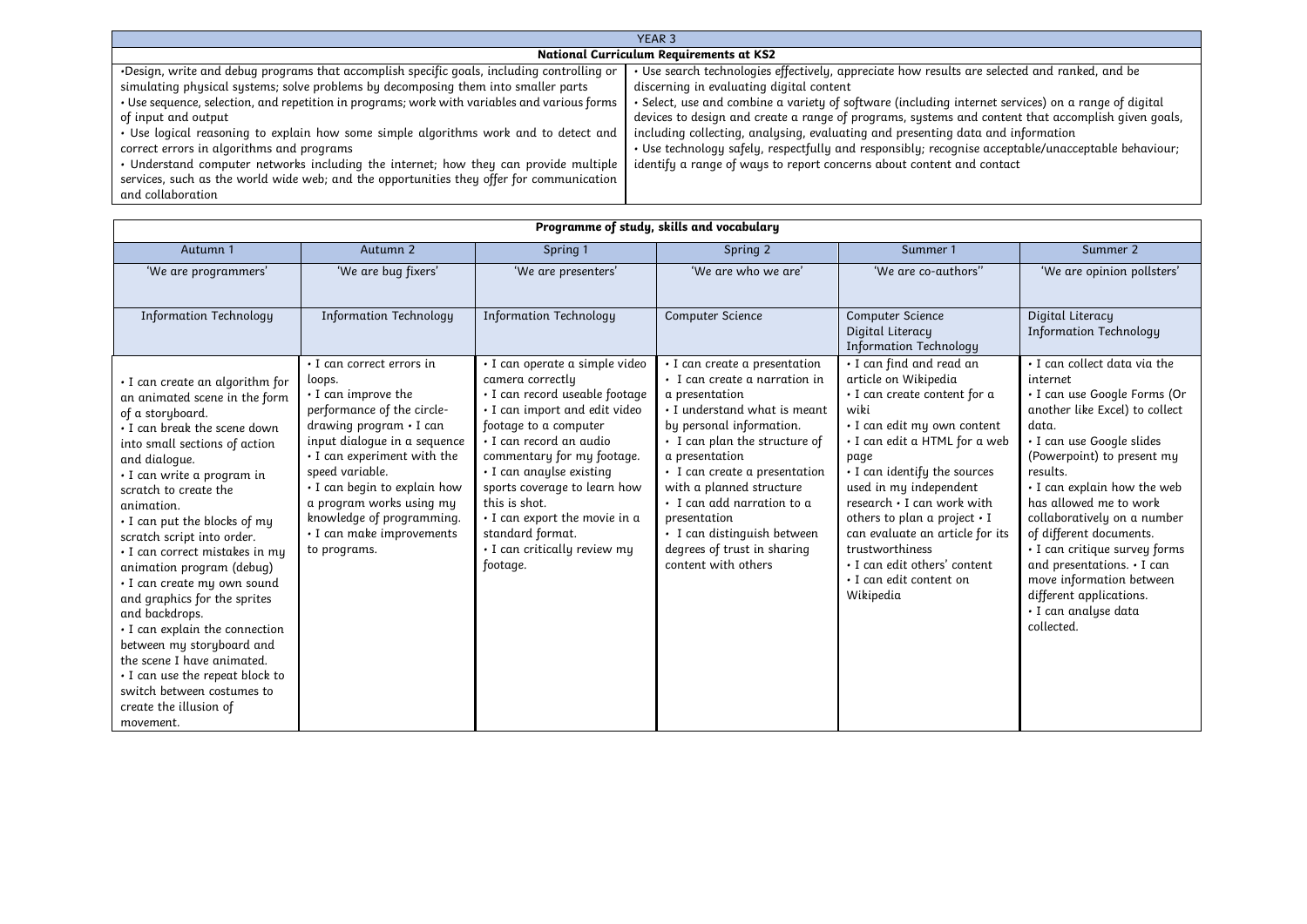| YEAR 4                                                                                       |                                                                                                     |  |  |  |  |
|----------------------------------------------------------------------------------------------|-----------------------------------------------------------------------------------------------------|--|--|--|--|
| <b>National Curriculum Requirements at KS2</b>                                               |                                                                                                     |  |  |  |  |
| .Design, write and debug programs that accomplish specific goals, including controlling or   | Use search technologies effectively, appreciate how results are selected and ranked, and be         |  |  |  |  |
| simulating physical systems; solve problems by decomposing them into smaller parts           | discerning in evaluating digital content                                                            |  |  |  |  |
| . Use sequence, selection, and repetition in programs; work with variables and various forms | Select, use and combine a variety of software (including internet services) on a range of digital • |  |  |  |  |
| of input and output                                                                          | devices to design and create a range of programs, systems and content that accomplish given goals,  |  |  |  |  |
| · Use logical reasoning to explain how some simple algorithms work and to detect and         | including collecting, analysing, evaluating and presenting data and information                     |  |  |  |  |
| correct errors in algorithms and programs                                                    | · Use technology safely, respectfully and responsibly; recognise acceptable/unacceptable behaviour; |  |  |  |  |
| • Understand computer networks including the internet; how they can provide multiple         | identify a range of ways to report concerns about content and contact                               |  |  |  |  |
| services, such as the world wide web; and the opportunities they offer for communication     |                                                                                                     |  |  |  |  |
| and collaboration                                                                            |                                                                                                     |  |  |  |  |

| Programme of study, skills and vocabulary                                                                                                                                                                                                                                                                                                                                                                                                                                                                                     |                                                                                                                                                                                                                                                                                                    |                                                                                                                                                                                                                                                                                                                                                                                                                                                                                                      |                                                                                                                                                                                                                                                                                                                                                                                                                                                                                                         |                                                                                                                                                                                                                                                                                                                                                                                                                                                                                                                             |                                                                                                                                                                                                                                                                                                                                                                                                                                                                                                                                     |  |
|-------------------------------------------------------------------------------------------------------------------------------------------------------------------------------------------------------------------------------------------------------------------------------------------------------------------------------------------------------------------------------------------------------------------------------------------------------------------------------------------------------------------------------|----------------------------------------------------------------------------------------------------------------------------------------------------------------------------------------------------------------------------------------------------------------------------------------------------|------------------------------------------------------------------------------------------------------------------------------------------------------------------------------------------------------------------------------------------------------------------------------------------------------------------------------------------------------------------------------------------------------------------------------------------------------------------------------------------------------|---------------------------------------------------------------------------------------------------------------------------------------------------------------------------------------------------------------------------------------------------------------------------------------------------------------------------------------------------------------------------------------------------------------------------------------------------------------------------------------------------------|-----------------------------------------------------------------------------------------------------------------------------------------------------------------------------------------------------------------------------------------------------------------------------------------------------------------------------------------------------------------------------------------------------------------------------------------------------------------------------------------------------------------------------|-------------------------------------------------------------------------------------------------------------------------------------------------------------------------------------------------------------------------------------------------------------------------------------------------------------------------------------------------------------------------------------------------------------------------------------------------------------------------------------------------------------------------------------|--|
| Autumn 1                                                                                                                                                                                                                                                                                                                                                                                                                                                                                                                      | Autumn 2                                                                                                                                                                                                                                                                                           | Spring 1                                                                                                                                                                                                                                                                                                                                                                                                                                                                                             | Spring 2                                                                                                                                                                                                                                                                                                                                                                                                                                                                                                | Summer 1                                                                                                                                                                                                                                                                                                                                                                                                                                                                                                                    | Summer 2                                                                                                                                                                                                                                                                                                                                                                                                                                                                                                                            |  |
| 'We are software developers'                                                                                                                                                                                                                                                                                                                                                                                                                                                                                                  | 'We are makers'                                                                                                                                                                                                                                                                                    | 'We are musicians'                                                                                                                                                                                                                                                                                                                                                                                                                                                                                   | 'We are bloggers'                                                                                                                                                                                                                                                                                                                                                                                                                                                                                       | 'We are artists"                                                                                                                                                                                                                                                                                                                                                                                                                                                                                                            | 'We are meteorologists'                                                                                                                                                                                                                                                                                                                                                                                                                                                                                                             |  |
| <b>Information Technology</b>                                                                                                                                                                                                                                                                                                                                                                                                                                                                                                 | <b>Information Technology</b>                                                                                                                                                                                                                                                                      | <b>Information Technology</b>                                                                                                                                                                                                                                                                                                                                                                                                                                                                        | Computer Science                                                                                                                                                                                                                                                                                                                                                                                                                                                                                        | Computer Science<br>Digital Literacy<br><b>Information Technology</b>                                                                                                                                                                                                                                                                                                                                                                                                                                                       | Digital Literacy<br><b>Information Technology</b>                                                                                                                                                                                                                                                                                                                                                                                                                                                                                   |  |
| · I can design an interactive<br>educational game<br>· I can develop an interactive<br>educational game<br>· I can put scratch blocks into<br>the right order for my game<br>$\cdot$ I can use the if/then/else<br>block correctly<br>. I can use the keyboard for<br>input and the screen for<br>output<br>. I can use the repeat block<br>accurately<br>· I can create a game using<br>scores.<br>• I can integrate sound into<br>my game.<br>• I can identify and correct<br>mistakes in others and mine<br>games. (Debug) | $\cdot$ I can identify all of the<br>inputs and outputs for the<br>micro:bit<br>•I can explain what a<br>MakeCode program does<br>· I can debug a MakeCode<br>program<br>• I can design my own<br>algorithm for the micro:bit<br>•I can implement my own<br>algorithm as a program in<br>MakeCode. | • I can explain how digital<br>technology contributes to<br>making music.<br>$\cdot$ I can create a simple<br>composition using sequencing<br>software<br>• I can record samples for the<br>use of sequencing software<br>• I can combine samples to<br>produce a piece of music.<br>• I can export my<br>composition in a standard<br>compressed format.<br>· I can explain how digital<br>technology contributes to<br>distributing music<br>• I can edit and refine<br>samples of my composition. | . I can understand how to<br>use blogs safely and<br>responsibly<br>• I can understand how the<br>internet makes blogging<br>possible<br>· I can write a blog post<br>• I can comment on a clog<br>post<br>· I can assess an image,<br>audio or video to a blog post<br>• I can identify the criteria<br>for an effective blog post<br>. I can understand that blog<br>posts are stored as HTML<br>• I understand the<br>importance of commenting<br>respectfully and reporting<br>concerns immediately | • I can create a tessellating<br>pattern with one or more<br>complex shapes<br>• I can write a program to<br>draw a simple shape<br>$\cdot$ I can create a pattern using<br>overlapping shapes<br>$\cdot$ I can create a pattern using<br>repeating, varied shapes<br>· I can create a computer<br>generated landscape<br>$\cdot$ I can use repetition in a<br>program to draw a more<br>complex geometric figure<br>· I can create a pattern using<br>repeating, varied shapes<br>using the tile clone tool or<br>similar. | . I can use weather<br>measurement equipment<br>safely and accurately<br>• I can enter data<br>• I can take digital<br>photographs to help me<br>describe the weather<br>$\cdot$ I can add measurement and<br>descriptions to the<br>photographs<br>· I can create simple charts<br>using my data<br>• I can make sensible<br>predictions<br>• I can create an effective<br>presentation for my weather<br>forecast<br>• I can identify unusual data<br>. I can consider some of the<br>difficulties when predicting<br>the weather |  |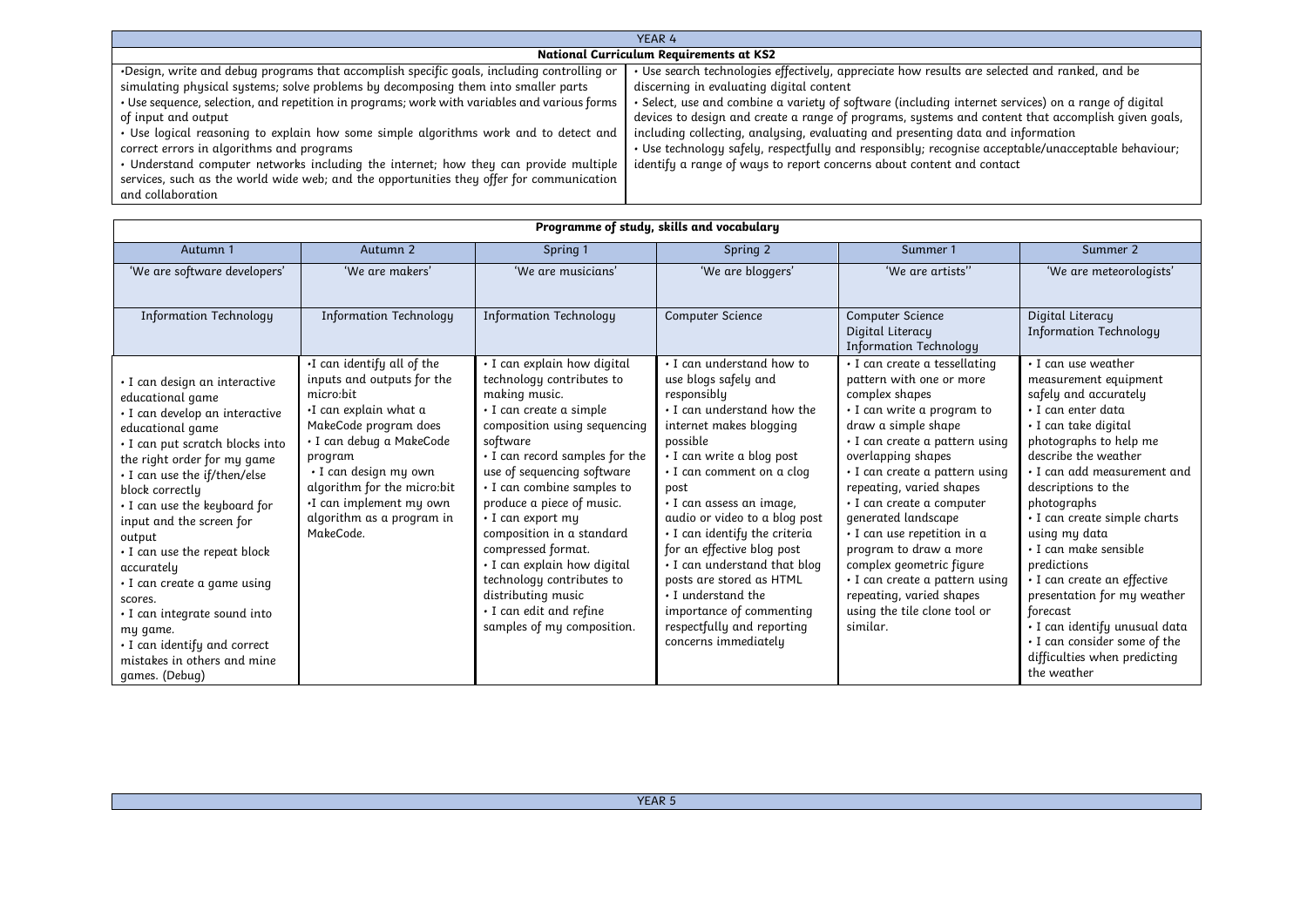| <b>National Curriculum Requirements at KS2</b>                                               |                                                                                                     |  |  |  |  |
|----------------------------------------------------------------------------------------------|-----------------------------------------------------------------------------------------------------|--|--|--|--|
| .Design, write and debug programs that accomplish specific goals, including controlling or   | • Use search technologies effectively, appreciate how results are selected and ranked, and be       |  |  |  |  |
| simulating physical systems; solve problems by decomposing them into smaller parts           | discerning in evaluating digital content                                                            |  |  |  |  |
| . Use sequence, selection, and repetition in programs; work with variables and various forms | Select, use and combine a variety of software (including internet services) on a range of digital • |  |  |  |  |
| of input and output                                                                          | devices to design and create a range of programs, systems and content that accomplish given goals,  |  |  |  |  |
| • Use logical reasoning to explain how some simple algorithms work and to detect and         | including collecting, analysing, evaluating and presenting data and information                     |  |  |  |  |
| correct errors in algorithms and programs                                                    | · Use technology safely, respectfully and responsibly; recognise acceptable/unacceptable behaviour; |  |  |  |  |
| • Understand computer networks including the internet; how they can provide multiple         | identify a range of ways to report concerns about content and contact                               |  |  |  |  |
| services, such as the world wide web; and the opportunities they offer for communication     |                                                                                                     |  |  |  |  |
| and collaboration                                                                            |                                                                                                     |  |  |  |  |

| Programme of study, skills and vocabulary                                                                                                                                                                                                                                                                                                                                                                                                                                                                                                                                       |                                                                                                                                                                                                                                                                                                                                                                                           |                                                                                                                                                                                                                                                                                                                                                                                                                                                                                                                                                                                                                     |                                                                                                                                                                                                                                                                                                                                                                                                                                                                                                                                                         |                                                                                                                                                                                                                                                                                                                                                                                                                                                                                                                                                                                          |                                                                                                                                                                                                                                                                                                                                                                                                                      |  |
|---------------------------------------------------------------------------------------------------------------------------------------------------------------------------------------------------------------------------------------------------------------------------------------------------------------------------------------------------------------------------------------------------------------------------------------------------------------------------------------------------------------------------------------------------------------------------------|-------------------------------------------------------------------------------------------------------------------------------------------------------------------------------------------------------------------------------------------------------------------------------------------------------------------------------------------------------------------------------------------|---------------------------------------------------------------------------------------------------------------------------------------------------------------------------------------------------------------------------------------------------------------------------------------------------------------------------------------------------------------------------------------------------------------------------------------------------------------------------------------------------------------------------------------------------------------------------------------------------------------------|---------------------------------------------------------------------------------------------------------------------------------------------------------------------------------------------------------------------------------------------------------------------------------------------------------------------------------------------------------------------------------------------------------------------------------------------------------------------------------------------------------------------------------------------------------|------------------------------------------------------------------------------------------------------------------------------------------------------------------------------------------------------------------------------------------------------------------------------------------------------------------------------------------------------------------------------------------------------------------------------------------------------------------------------------------------------------------------------------------------------------------------------------------|----------------------------------------------------------------------------------------------------------------------------------------------------------------------------------------------------------------------------------------------------------------------------------------------------------------------------------------------------------------------------------------------------------------------|--|
| Autumn 1                                                                                                                                                                                                                                                                                                                                                                                                                                                                                                                                                                        | Autumn 2                                                                                                                                                                                                                                                                                                                                                                                  | Spring 1                                                                                                                                                                                                                                                                                                                                                                                                                                                                                                                                                                                                            | Spring 2                                                                                                                                                                                                                                                                                                                                                                                                                                                                                                                                                | Summer 1                                                                                                                                                                                                                                                                                                                                                                                                                                                                                                                                                                                 | Summer 2                                                                                                                                                                                                                                                                                                                                                                                                             |  |
| 'We are game developers'                                                                                                                                                                                                                                                                                                                                                                                                                                                                                                                                                        | 'We are cryptographers'                                                                                                                                                                                                                                                                                                                                                                   | 'We are architects"                                                                                                                                                                                                                                                                                                                                                                                                                                                                                                                                                                                                 | 'We are web developers'                                                                                                                                                                                                                                                                                                                                                                                                                                                                                                                                 | 'We are adventure gamers'                                                                                                                                                                                                                                                                                                                                                                                                                                                                                                                                                                | 'We are VR desingers"                                                                                                                                                                                                                                                                                                                                                                                                |  |
| <b>Information Technology</b>                                                                                                                                                                                                                                                                                                                                                                                                                                                                                                                                                   | <b>Information Technology</b>                                                                                                                                                                                                                                                                                                                                                             | <b>Information Technology</b>                                                                                                                                                                                                                                                                                                                                                                                                                                                                                                                                                                                       | Computer Science                                                                                                                                                                                                                                                                                                                                                                                                                                                                                                                                        | <b>Computer Science</b><br>Digital Literacy<br><b>Information Technology</b>                                                                                                                                                                                                                                                                                                                                                                                                                                                                                                             | Digital Literacy<br><b>Information Technology</b>                                                                                                                                                                                                                                                                                                                                                                    |  |
| · I can create an algorithm<br>for a game.<br>· I can create images and<br>sounds for use in my game<br>· I can use a sequence of<br>clear instructions<br>· I can detect any errors or<br>'bugs' in my game<br>· I can create music for my<br>game<br>• I can use the selection<br>and repetition control in<br>my game . I can correct<br>errors confidently in my<br>game<br>• I can improve on my<br>game based on feedback<br>• I can add instructions to<br>my game.<br>• I can begin to use<br>variables in my game<br>· I can confidently explain<br>how the game works | . I can send and receive<br>messages using Morse<br>and semaphore<br>• I can encrypt and<br>decrypt messages using<br>the Caesar and<br>substitution ciphers<br>· I can recognize the<br>importance of keeping<br>passwords entirely secret.<br>· I can recognize the need<br>for encryption when<br>using the web<br>· I can begin to explain<br>the algorithm for the<br>Caesar cipher. | . I can use the web to<br>explore virtual art<br>qalleries · I can create<br>simple objects using<br>SketchUp (Or a similar<br>program)<br>· I can create a simple<br>gallery space in SketchUp<br>(Or a similar program)<br>· I can add furniture to<br>my gallery<br>· I can add my own<br>artwork to my gallery<br>$\cdot$ I can create an<br>animated walkthrough of<br>my gallery<br>. I can identify the<br>common characteristics of<br>galleries using the web<br>· I can create complex,<br>compound objects<br>· I can apply appropriate<br>finishes to surfaces in<br>SketchUp (Or a similar<br>program) | • I can review the content<br>of others web pages<br>· I can understand and<br>appreciate how Google<br>selects web pages in<br>search results<br>• I can show awareness of<br>other search engines<br>· I can create or curate<br>content to demonstrate<br>knowledge of safe,<br>respectable and<br>responsible use of<br>technology<br>· I can correctly attribute<br>third-party content on a<br>shared site<br>· I can evaluate web<br>sources for quality and<br>bias<br>. I can use tools to make<br>web searches more<br>efficient or effective | • I can create an<br>algorithm for a game.<br>· I can create images and<br>sounds for use in my<br>game<br>· I can use a sequence of<br>clear instructions<br>· I can detect any errors<br>or 'bugs' in my game<br>· I can create music for<br>my game<br>. I can use the selection<br>and repetition control in<br>my game<br>• I can correct errors<br>confidently in my game .<br>I can improve on my<br>game based on feedback<br>• I can add instructions to<br>my game.<br>$\cdot$ I can begin to use<br>variables in my game<br>· I can confidently explain<br>how the game works | · I can explore an<br>unfamiliar location in<br><b>Street View</b><br>$\cdot$ I can create a 360 $^{\circ}$<br>photosphere on location<br>· I can upload an audio<br>file to a webserver or<br>cloud storage<br>. I can interact with<br>objects in CoSpaces<br>• I can create a CoSpaces<br>scene using an<br>environment and several<br>objects<br>• I can program CoSpaces<br>objects to respond when<br>clicked. |  |